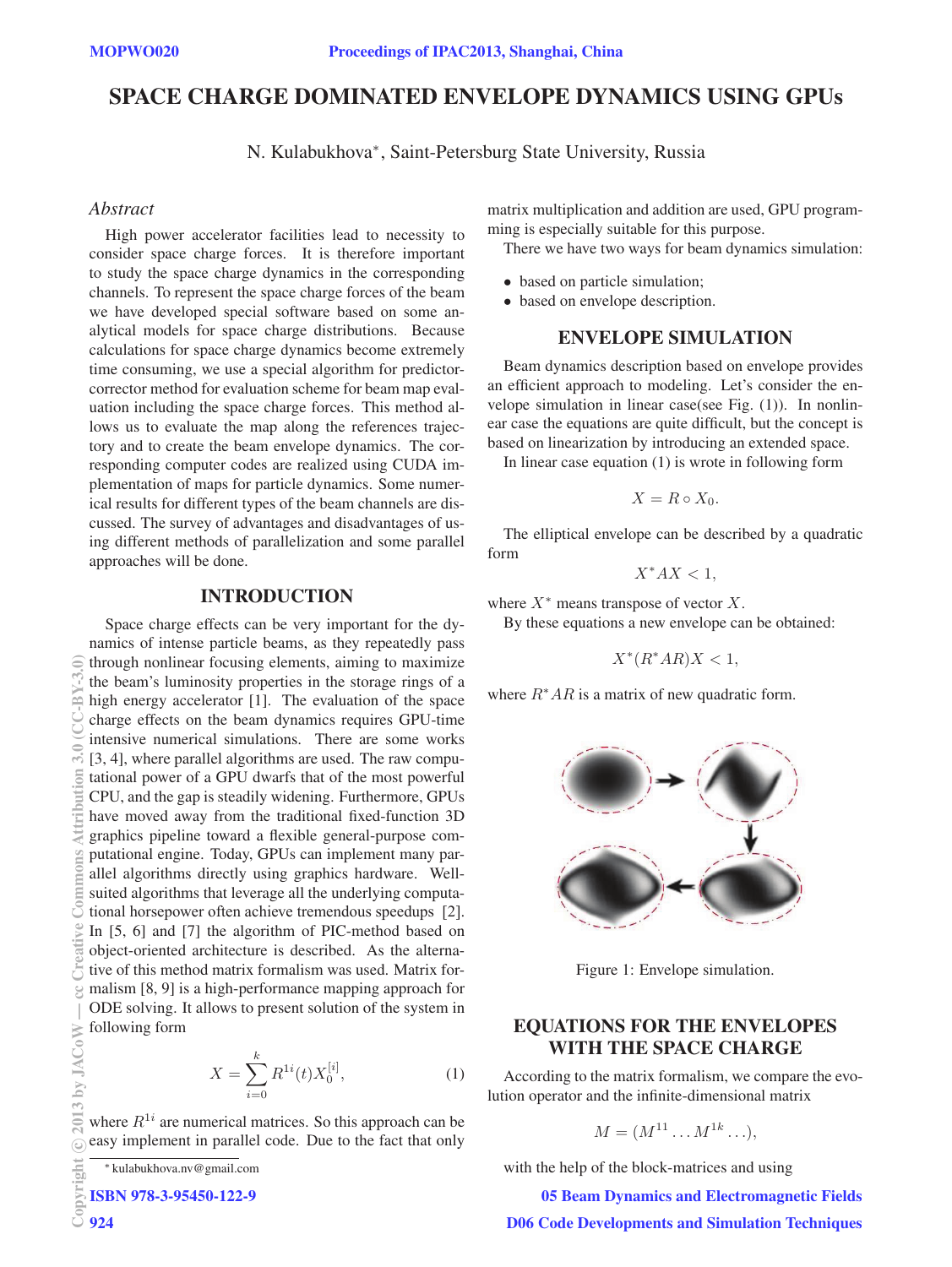$$
\sigma^{11}(t) = \sum_{l=1}^{\infty} \sum_{k=1}^{\infty} M^{1l}(t \mid t) \sigma_0^{lk}(M^{1k}(t \mid t)),
$$

calculate the root-mean-square matrix of envelopes and find the current distribution function to calculate own fields of space charge.

### **Solution Algorithm**

Let  $T = [t_0, t_1]$ , and  $\Delta t = t_1 - t_0$ ,  $f(X, t_0) = f_0(X)$ . the initial value of the set of phase points when  $t = t_0$ , Nthe order of approximation.

• Step one. Calculate matrices  $\sigma_0^{ik}$ ,  $i, k = \overline{1, N}$  by

$$
\sigma_0^{ik} = \int_{\eta_0} f_0(X) X^{[i]} (X^{[k]})^* dX.
$$

as a form matrix  $A_0$  choose  $(\sigma_0^{11})^{-1}$  or  $\sigma_0^{-1}$  if the initial set  $\eta_0$  is ellipsoid with the border

$$
X_0^* \sigma_0^{-1} X_0 = \epsilon.
$$

Next build approximant  $\varphi_0(\kappa_0^2) \approx f_0(X_0)$ , where  $\kappa_0^2 = X_0^* A_0 X_0.$ 

- Step two. Calculate block-matrices  $P^{1k}(B^{ext}, E^{ext}, t)$  and  $N_1^{1k} = P^{1k}(B^{ext}, E^{ext}, t)$ [8, 9].
- Step three. Calculate  $E^{self} = E(\varphi_0(\kappa_0^2))$  for different distribution of the beam (e.g. uniform, normal, quadratic, etc.).
- Step four. Calculate block-matrices P with space charge effect:

$$
\{P^{1k}(t)\}_{ij} = \frac{1}{k_1! \dots k_m!} \frac{d^k F_i(X_j, t)}{dx_1^{k_1} \dots dx_m^{k_m}}|_{x_1 = \dots = x_m = 1}
$$

• Step five. Calculate block-matrices  $M^{ik}$  where  $i \leq$  $k \leq N$ ,

$$
M_1^{ik} = M^{ik}(t \mid t_0; \{N_1^{1l}\}),
$$

$$
l=\overline{1,k},
$$

$$
M_2^{ik} = M^{ik}(t | t_0; \{N_2^{1l}\}),
$$
  

$$
M_0^{ik} = M_1^{ik} + M_2^{ik},
$$

• Step six. Calculate block-matrices  $\sigma_0^{ik}$ 

$$
\sigma_0^{ik} = \sum_{l=i}^{\infty} \sum_{j=k}^{\infty} M_0^{il} \sigma_0^{lj} (M_0^{jk})^*.
$$

• Step seven. Calculate block-matrices - virtual changes of settings while beam evolution:

$$
\sigma_1^{ik} = \alpha \sigma_0^{ik} + (1 - \alpha) \sigma_0^{ik},
$$

 $0 < \alpha < 1$ . By virtual change we mean changes of settings that are necessary to build a map. Envelope matrices, functions of distributions, etc., are not changed.

# 05 Beam Dynamics and Electromagnetic Fields

• Step eight. Check the conditions:

$$
\parallel \sigma_1^{ik} - \sigma_0^{ik} \parallel_c < \varepsilon^{ik} \tag{2}
$$

As (2) can be used different equivalent rules. If the condition is right, the process is stoped. Otherwise,

$$
\sigma_0^{ik} = \sigma_1^{ik}.
$$

and going the next step.

• Step nine. Looking for  $\varphi(\kappa^2)$  for function  $f(X, t)$ :

$$
\varphi(\kappa^2) \approx f_0(\mu_0^{-1} \circ X_0) = f_0(\sum_{i=1}^{\infty} T_0^{1i} X_0^{[i]}).
$$

Assuming  $\varphi_0(\kappa^2) = \varphi(\kappa^2)$  return to step three.

Considered algorithm is simplified by using as approximant funtion that is constant on the ellipsoid and zero outside it. That's why the step three becomes easier to calculate. Step nine is not needed at all and it makes the calculations faster. Moreover, choosing approximant in the class of polynomials allows us to use pre-computed blockmatrices from special database. So this approach can significantly reduce the computations on the step of numerical simulations.

### SIMULATION

We evaluate the effectiveness of using data parallelism to program GPUs by providing results for a set of computeintensive benchmarks. All calculations were performed on a hybrid cluster of SPbSU (see Fig. (2)) computing center. Its nodes contain a NVIDIA Tesla S2050 system that was developed specifically as a GPGPU unit [10]. For our goal we choose OpenMP technology (see Fig. (3)). The research have shown that there is no great benefits via parallelization of computational code for one particle by using GPU. In Table 1) performance of different parallelization modes are presented, where

- 1 mult means one parallel section for multiplication;
- 2 mult means two parallel section for multiplication;
- add means one parallel section for addition.



Figure 2: Diagram of comparative performance.

In this case overhead on data sending is significant. On the other hand matrix formalism allows to process a set of the initial points, where parallelization is more preferably.

ISBN 978-3-95450-122-9